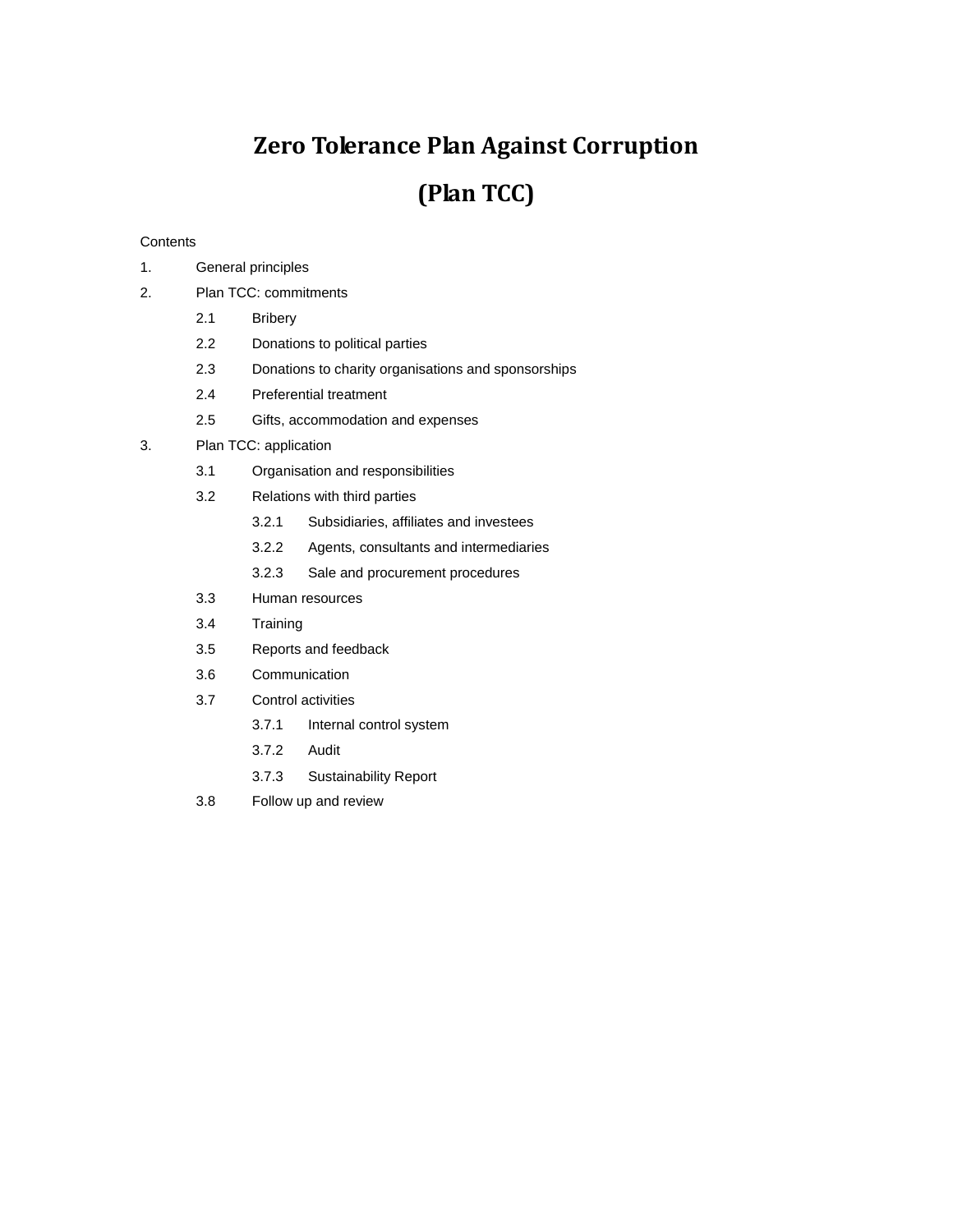# **1. General principles**

Endesa is committed to the provisions of its Code of Ethics and the undertakings acquired through its adherence to the Global Compact<sup>1</sup>. Accordingly, the company requires its employees to be honest, transparent and fair in the performance of their work. The same commitments are expected of its other stakeholders, i.e. people, groups and institutions that help the group meet its objectives or that are involved in the activities it performs in order to achieve its goals.

In compliance with Principle 10 of the Global Compact, "Businesses should work against corruption in all its forms, including extortion and bribery" <sup>2</sup>, Endesa plans to advance in its commitment to fighting against corruption by applying the transparency guidelines recommended by Transparency International.

This commitment, included in the Code of Ethics, is reflected in the following general principles:

ENDESA REJECTS ALL FORMS OF CORRUPTION, BOTH DIRECT AND INDIRECT.

ENDESA HAS AN ANTI-CORRUPTION PROGRAMME IN PLACE: "THE ZERO TOLERANCE PLAN AGAINST CORRUPTION" (PLAN TCC).

 $\overline{a}$ 

 $1$  Programme of action devised by the United Nations in July 2000 on the direct recommendation of its Secretary-General in order to develop a new style of collaboration between the business world and the United Nations by encouraging businesses to adhere to 10 universal principles in the areas of human rights, labour and the environment (www.unglobalpact.org).

 $2$  www.pactomundial.org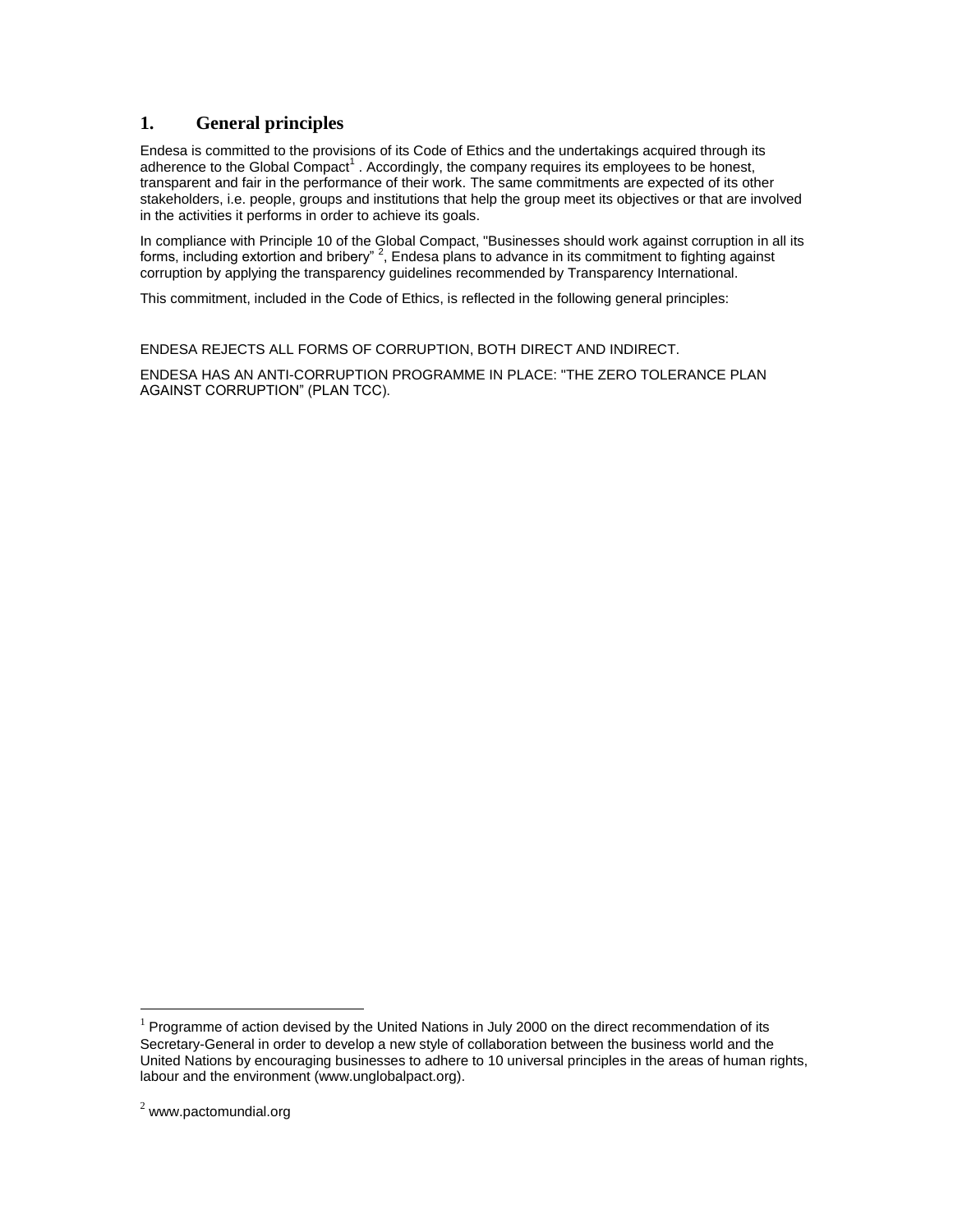# **2. Plan TCC: commitments**

Based on an analysis of those activities most exposed to corruption risk and in adherence to the provisions of its Code of Ethics, Endesa upholds the following commitments in the performance of its activities:

# **2.1 Bribery**

Endesa prohibits the use of any manner of illicit payments, in cash or in kind<sup>1</sup>, aimed at gaining an advantage in its relations with stakeholders. The term "advantage" is understood to include preferential treatment or the guaranteed obtaining of services. Evidently, this also extends to employees whom, by virtue of their position or role in the company, may seek to accept and/or offer bribes for their own benefit or that of their families, associates or acquaintances.

In the event that bribes of any description are promised, offered or invited, Endesa employees must inform their direct superior and the Audit Department using the approved channel for submitting this type of report.

#### **2.2 Donations to political parties**

Endesa refrains from exercising any kind of direct or indirect unlawful pressure on politicians and does not finance political parties, or their representatives or candidates, either in Spain or abroad. Neither does it sponsor any event whose sole purpose is political propaganda.

Potential situations warranting critical observation of the above criteria must, subject to compliance with prevailing law, be first approved by the Audit Committee of Endesa, S.A.

 $1$  Any act that implies a material, moral, financial or non-financial advantage for a person, deemed generally to be significant.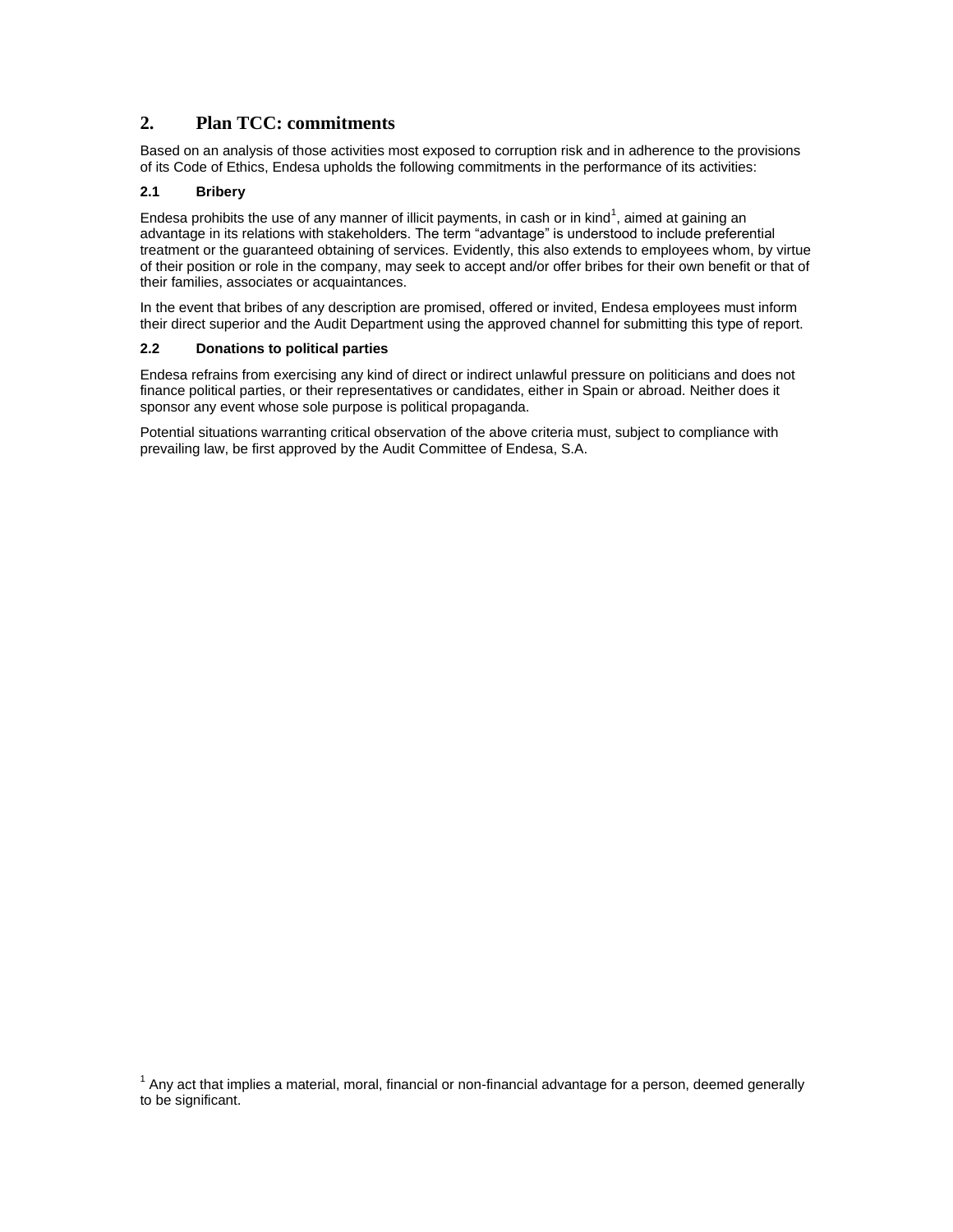# **2.3 Donations to charity organisations and sponsorships**

Endesa S.A., along with other Group companies, has set up the Endesa Foundation to intervene in certain non-profit fields with the goal of thereby guaranteeing mutual benefits for the implicated parties, respecting the role and ethics of all sides. As a result, the Endesa Group does not entertain other requests for aid in this area other than in the exceptional cases provided for in the prevailing, applicable business rules.

By means of sponsorships and specific agreements, Endesa supports initiatives encompassing qualityassured and guaranteed original and effective social, environmental, sporting, stage, arts, scientific and technology learning events of national interest or that meet specific territorial needs (where Endesa plans to undertake initiatives in regions of industrial interest) that engage the citizens, institutions and associations with which Endesa collaborates.

When it comes to selecting which projects to support, Endesa pays close attention to possible conflicts of interest of a personal or corporate nature (e.g., blood ties with interested parties or ties to entities that could, on account of their activities, favour Endesa's business in any way). Financial support and sponsorships of this calibre are regulated by a specific protocol to ensure consistency.

## **2.4 Preferential treatment**

Endesa does not authorise direct or indirect transfer, offering or acceptance of payments or benefits of any amount whatsoever to expedite services rendered by counterparties.

If preferential treatment of any description is promised, offered or invited, Endesa employees must inform their direct superior and the Audit Department using the approved channel for submitting this type of report.

#### **2.5 Gifts, presents and favours**

It is forbidden to extend any form of gift that may be interpreted as a gesture that exceeds standard business practice or common courtesy or is in any way designed to bring about preferential treatment in the pursuit of any activity that may be linked to Endesa. More specifically, it is forbidden to extend gifts to Spanish or foreign civil servants, auditors, directors of Endesa S.A. or its subsidiaries or any of their relatives that may influence the independence of their judgement or induce them to guarantee any manner of favour.

This rule may not even be overruled in countries in which gift-giving to business partners is common practice and applies to presents promised or offered as well as to those already received. Note that gifts are deemed to encompass any manner of favour (free participation in seminars, promises of a job offer, etc.). In any event, Endesa refrains from all practices disallowed under applicable legislation or ill-advised by the prevailing business or ethical codes, to the extent it is aware thereof, of the companies or entities with which it has dealings.

The gifts given by Endesa are notably designed to raise the profile of Endesa's brand image. All gift-giving, with the exception of those of negligible value, must be handled and authorised pursuant to the applicable protocols and duly documented.

Any Endesa professionals that receive unauthorised gifts or favours should notify the Audit Department of Endesa S.A. which will assess whether or not they are appropriate.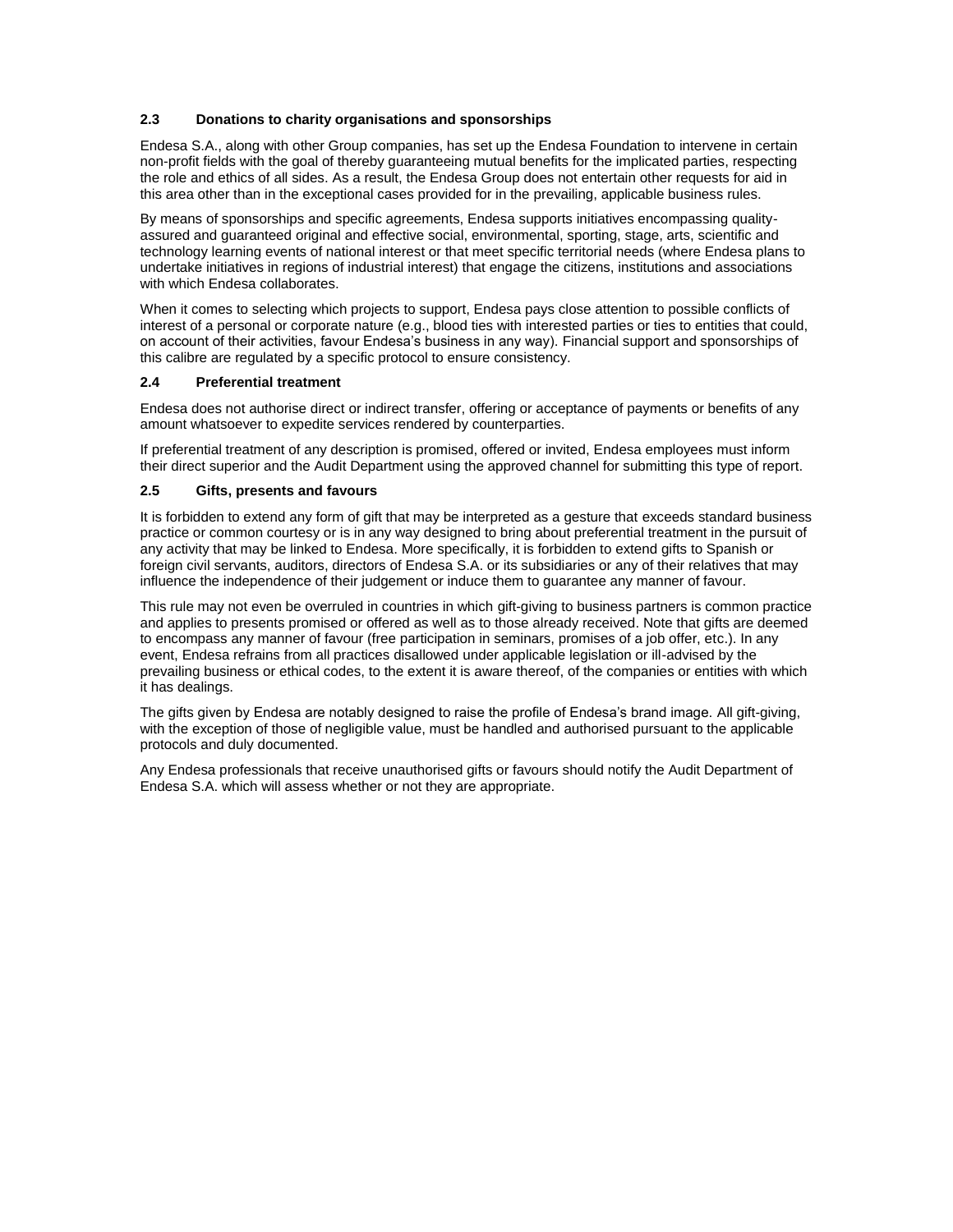# **3. Plan TCC: application**

Endesa's commitment to combating corruption requires all stakeholders to adhere to the plan.

## **3.1 Organisation and responsibilities**

At the behest of the Chairman and Chief Executive Officer of Endesa S.A., Plan TCC is submitted to the Audit and Compliance Committee and to the Board of Directors of Endesa S.A. for approval.

## **3.2 Relations with third parties**

3.2.1 Subsidiaries, affiliates and investees

 During the procurement phase or the phase in which relations with third parties are being defined, Endesa checks that the minimum pre-requisites ensuring compliance with Plan TCC are in place.

 The Board of Directors of Endesa's investees are requested to adopt a Code of Ethics and Plan TCC using the appropriate channels.

 Endesa asks its affiliates and subsidiaries that do not have a Code of Ethics or programme against corruption in place to adopt its Code of Ethics and Plan TCC or, alternatively, to draw up similar documents of their own.

## 3.2.2 Agents, consultants and intermediaries

 All persons representing Endesa are obliged to sign a statement committing to upholding the provisions of the Code of Ethics and Plan TCC.

 Recognised fees shall be justified according to the task performed and market practices applicable at any given time.

 The corresponding documents shall be filed to ensure that contractual relations are correct, transparent and can be easily monitored.

 If counterparties are found to be conducting themselves in a manner not compliant with Plan TCC, Endesa will take such measures as it deems appropriate to address this situation, within the legally established limits, including the termination of the contract in question.

## 3.2.3 Sale and procurement procedures

Endesa conducts sale and procurement transactions in a correct and transparent manner.

 Internal procedures include the appropriate controls to ensure transparency and correctness in the process of supplier selection and the management and application of the relevant contract.

 During the supplier selection process, the willingness of potential suppliers to commit to the principles of the Code of Ethics and Plan TCC is rated positively.

 If counterparties are found to be conducting themselves in a manner not compliant with Plan TCC, Endesa will take such measures as it deems appropriate to address this situation, within the legally established limits, including the termination of the contract in question.

## **3.3 Human resources**

 During hiring processes, selected candidates are asked to sign a statement undertaking to respect the provisions of the Code of Ethics and Plan TCC.

All internal documents related to HR management shall refer to the provisions of Plan TCC.

No person shall be sanctioned for refusing to engage in bribery.

 In the event of a failure to comply with Plan TCC, Endesa shall apply the sanctions described in the corporate disciplinary code for the employees in question, including managers, in accordance with the terms of the collective agreements and procedures and laws applicable in the countries in which Endesa operates.

# **3.4 Training**

 To guarantee the dissemination of Plan TCC and its correct interpretation, training sessions are conducted for all members of staff.

 Specific courses are tailored to each professional group with a view to explaining the applicable principles, commitments and procedures.